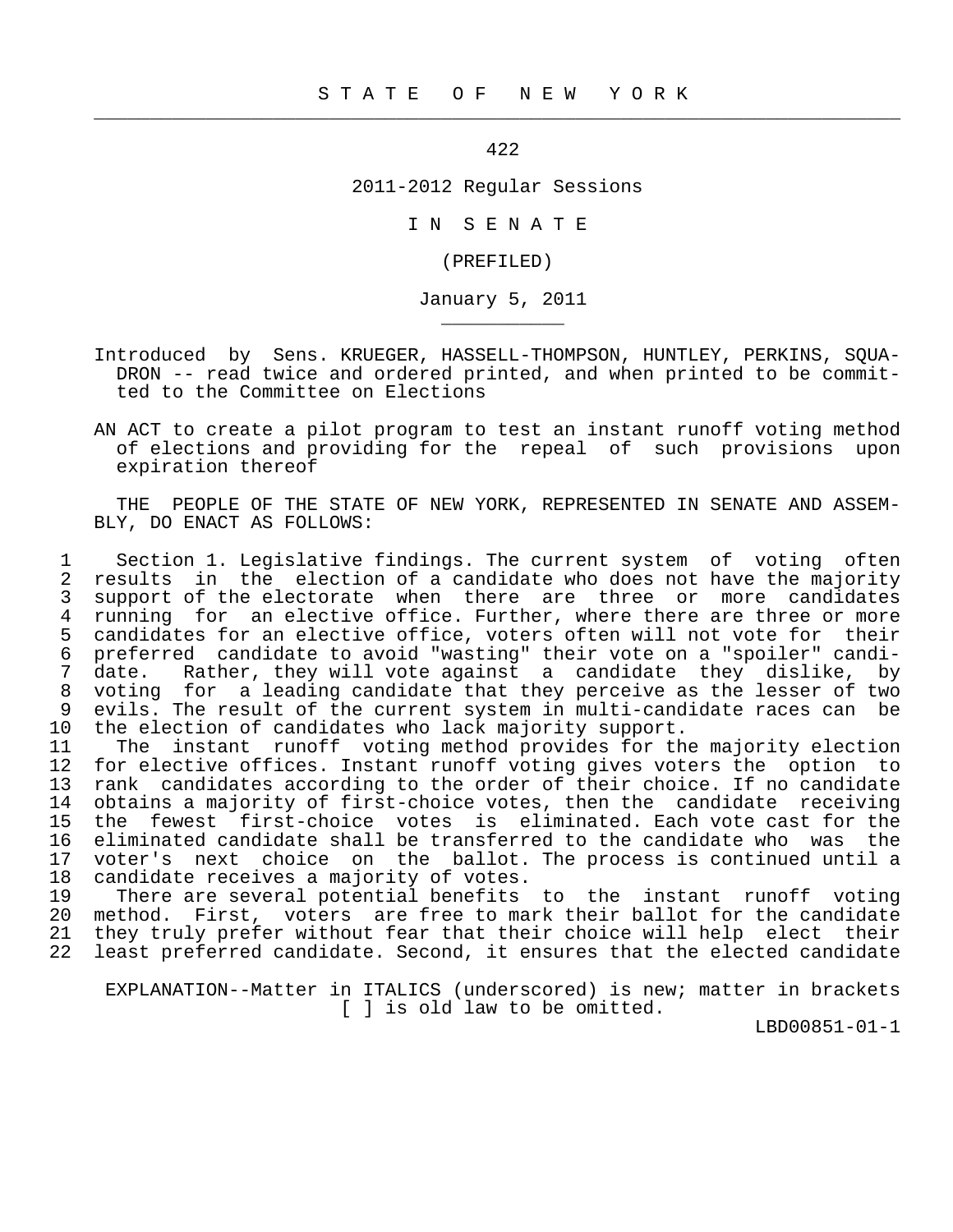1 has true majority support. In addition, the instant runoff voting method<br>2 will (1) promote higher voter turnout, and (2) encourage positive 2 will (1) promote higher voter turnout, and (2) encourage positive<br>3 campaigning, since candidates will seek second-choice and third-choice 3 campaigning, since candidates will seek second-choice and third-choice 4 votes from voters and will therefore be less likely to attack other<br>5 candidates and alienate voters that support other candidates as their 5 candidates and alienate voters that support other candidates as their<br>6 first choice. In situations where runoffs are already required, it will 6 first choice. In situations where runoffs are already required, it will 7 eliminate the need for a second runoff election, with its increased<br>8 costs and lower voter turnout.

8 costs and lower voter turnout.<br>9 The instant runoff voting 9 The instant runoff voting method has been the subject of increasing<br>10 interest across the nation. It has already been adopted by local refer-10 interest across the nation. It has already been adopted by local refer-<br>11 enda in California, Vermont, and Massachusetts. It is under consider-11 enda in California, Vermont, and Massachusetts. It is under consider-<br>12 ation in many other states. 12 ation in many other states.<br>13 It is the purpose of this

13 It is the purpose of this act to permit the use of the instant runoff<br>14 voting method on a trial basis in certain local elections in vears 2013 14 voting method on a trial basis in certain local elections in years 2013<br>15 and 2014. This pilot program would permit the state legislature to eval- 15 and 2014. This pilot program would permit the state legislature to eval- 16 uate the broader application of the instant runoff voting method to<br>17 elections in New York state. 17 elections in New York state.<br>18 S 2. Definitions. 1.

18 S 2. Definitions. 1. "Instant runoff voting method" shall mean a<br>19 method of casting and tabulating votes that simulates the ballot counts 19 method of casting and tabulating votes that simulates the ballot counts<br>20 that would occur if all voters participated in a series of runoff 20 that would occur if all voters participated in a series of runoff<br>21 elections, whereby the voters rank candidates according to the order of 21 elections, whereby the voters rank candidates according to the order of<br>22 their choice and, if no candidate has received a majority of votes cast, 22 their choice and, if no candidate has received a majority of votes cast,<br>23 then the candidate with the fewest first choice votes is eliminated and then the candidate with the fewest first choice votes is eliminated and 24 the remaining candidates advance to another counting round. In every<br>25 round, each ballot is counted as one vote for the highest ranked advancround, each ballot is counted as one vote for the highest ranked advanc-

26 ing candidate.<br>27 2. "Local 27 2. "Local government" shall mean a county, city, town, village, or 28 school district.<br>29 S 3. Pilot pro

29 S 3. Pilot program. 1. The state board of elections shall select local<br>20 governments in which to conduct a pilot program during the 2013 and 2014 30 governments in which to conduct a pilot program during the 2013 and 2014 31 elections for local office using instant runoff voting. The state board<br>32 shall select up to ten local governments in 2013 and up to ten local 32 shall select up to ten local governments in 2013 and up to ten local 33 governments in 2014.

34 2. In selecting local governments the state board shall seek diversity<br>35 of population size, regional location, and demographic composition. The 35 of population size, regional location, and demographic composition. The<br>36 pilot program shall require the approval of the county board of 36 pilot program shall require the approval of the county board of 37 elections where said county board conducts the election for the local<br>38 government. Said pilot program shall also require the approval of the 38 government. Said pilot program shall also require the approval of the<br>39 local government that has been selected for the pilot program. 39 local government that has been selected for the pilot program.<br>40 3. The state board shall monitor the pilot program and issue

40 3. The state board shall monitor the pilot program and issue a report<br>41 with its findings and recommendations to the state legislature by April 41 with its findings and recommendations to the state legislature by April 42 1. 2015. 42 1, 2015.

43 4. The state board shall implement the necessary regulations in order<br>44 to implement this act within ninety days after it shall have become law.

44 to implement this act within ninety days after it shall have become law.<br>45 S 4. Instant runoff voting method; ballots. 1. For elections subject S 4. Instant runoff voting method; ballots. 1. For elections subject 46 to the instant runoff voting method, the ballot must be simple and easy<br>47 to understand and allow a voter to rank candidates in order of choice. A 47 to understand and allow a voter to rank candidates in order of choice. A 48 voter may include no more than one write-in candidate among that voter's 49 ranked choices for each office. If feasible, ballots must be designed so<br>50 that a voter may mark that voter's first choices in the same manner as 50 that a voter may mark that voter's first choices in the same manner as<br>51 that for offices not elected by the instant runoff voting method. 51 that for offices not elected by the instant runoff voting method.<br>52 2. Instructions on the ballot must conform substantially

52 2. Instructions on the ballot must conform substantially to the<br>53 following specifications, although subject to modification, based on 53 following specifications, although subject to modification, based on<br>54 ballot design and voting machine: 54 ballot design and voting machine:<br>55 TWote for candidates by indicat

55 The for candidates by indicating your first-choice candidates in<br>56 order of preference. Indicate your first choice by marking the number order of preference. Indicate your first choice by marking the number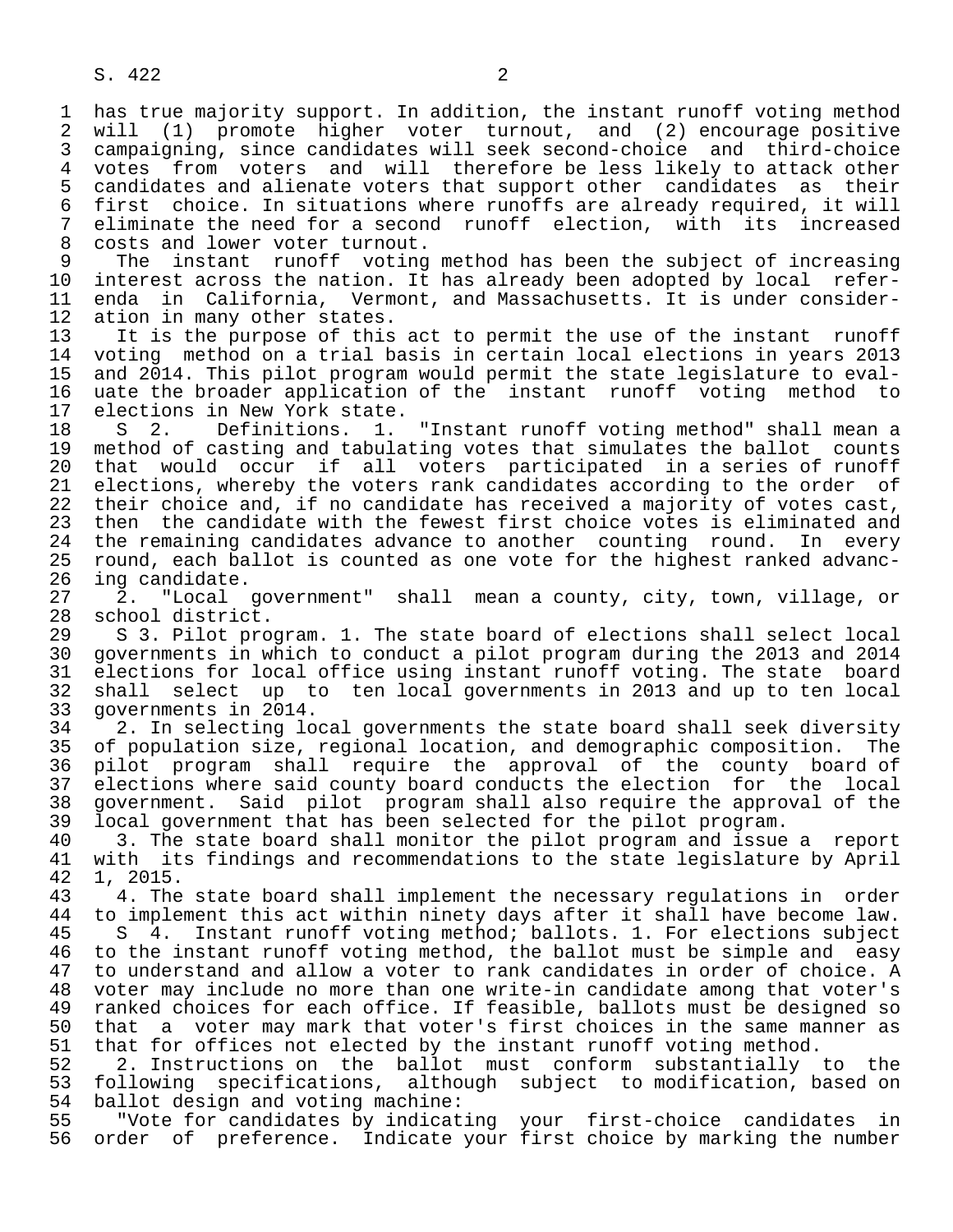7 numbers."<br>8 3 A 8 3. A sample ballot for an election subject to the instant runoff<br>9 voting method must illustrate the voting procedure for the instant 9 voting method must illustrate the voting procedure for the instant<br>10 runoff voting method. Such a sample ballot must be included with each 10 runoff voting method. Such a sample ballot must be included with each<br>11 absentee ballot.

11 absentee ballot.<br>12 4. The appropr. 12 4. The appropriate board of elections shall ensure that the necessary<br>13 voting system, vote tabulation system, or other similar or related 13 voting system, vote tabulation system, or other similar or related 14 equipment shall be available to accommodate the instant runoff voting<br>15 method where the instant runoff voting method is required by this act. 15 method where the instant runoff voting method is required by this act.<br>16 S 5. Instant runoff voting method; procedures. The following proc

16 S 5. Instant runoff voting method; procedures. The following proce-<br>17 dures shall apply in determining the winner in an election subject to 17 dures shall apply in determining the winner in an election subject to<br>18 the instant runoff voting method: 18 the instant runoff voting method:<br>19 1. The first choice marked on ea

19 1. The first choice marked on each ballot must be counted initially by<br>20 election officials. If one candidate receives a majority of the votes 20 election officials. If one candidate receives a majority of the votes<br>21 cast, excluding blank and void ballots, that candidate shall be declared 21 cast, excluding blank and void ballots, that candidate shall be declared 22 elected.<br>23 2. If

23 2. If no candidate receives a majority of first-choice votes cast at<br>24 the end of the initial count, the candidate receiving the fewest first-24 the end of the initial count, the candidate receiving the fewest first-<br>25 choice votes shall be eliminated. Each vote cast for the eliminated 25 choice votes shall be eliminated. Each vote cast for the eliminated 26 candidate shall be transferred to the candidate who was the voter's next<br>27 choice on the ballot. 27 choice on the ballot.<br>28 3. Candidates wit

28 3. Candidates with the fewest votes shall continue to be eliminated,<br>29 with the votes for such candidates transferred to the candidate who was 29 with the votes for such candidates transferred to the candidate who was<br>20 each voter's next choice on the ballot until a candidate receives a 30 each voter's next choice on the ballot until a candidate receives a<br>31 majority of the votes cast, excluding blank and void ballots. When a 31 majority of the votes cast, excluding blank and void ballots. When a<br>32 candidate receives a majority of the votes cast, that candidate shall be 32 candidate receives a majority of the votes cast, that candidate shall be 33 declared the winner. 33 declared the winner.<br>34 4. If a ballot has

34 1. If a ballot has no more available choices ranked on it, that ballot<br>35 must be declared exhausted. Where a ballot skips one or more numbers. 35 must be declared exhausted. Where a ballot skips one or more numbers,<br>36 the ballot must be declared exhausted when the skipping of numbers is the ballot must be declared exhausted when the skipping of numbers is 37 reached. A ballot with the same number for two or more candidates must<br>38 be declared exhausted when these double numbers are reached. 38 be declared exhausted when these double numbers are reached.<br>39 5. In the case of a tie between candidates for last place

 39 5. In the case of a tie between candidates for last place, and thus 40 elimination, occurring at any stage in the tabulation, the tie shall be<br>41 resolved so as to eliminate the candidate who received the least number 41 resolved so as to eliminate the candidate who received the least number<br>42 of votes at the previous stage of tabulation. In the case of a tie to 42 of votes at the previous stage of tabulation. In the case of a tie to<br>43 which a previous stage does not apply, or such previous stage was also a 43 which a previous stage does not apply, or such previous stage was also a<br>44 tie, the tie shall be resolved by drawing lots. However, if the tie 44 tie, the tie shall be resolved by drawing lots. However, if the tie<br>45 occurs when there are only two candidates remaining, the tie shall be occurs when there are only two candidates remaining, the tie shall be 46 resolved in accordance with the provisions of this chapter.<br>47 S 6. Voter education. Where an election is subject to

5 6. Voter education. Where an election is subject to the instant 48 runoff voting method, the appropriate board of elections shall conduct a<br>49 voter education campaign on the instant runoff voting system to famil-49 voter education campaign on the instant runoff voting system to famil-<br>50 iarize voters with the ballot design, method of voting, and advantages 50 iarize voters with the ballot design, method of voting, and advantages<br>51 of determining a majority winner in a single election. The board of 51 of determining a majority winner in a single election. The board of<br>52 elections shall use public service announcements, as well as seek other 52 elections shall use public service announcements, as well as seek other<br>53 media cooperation to the maximum extent practicable. 53 media cooperation to the maximum extent practicable.

54 S 7. Construal. All elections held by the instant runoff voting meth-<br>55 od pursuant to this act shall be subject to all the other provisions of od pursuant to this act shall be subject to all the other provisions of